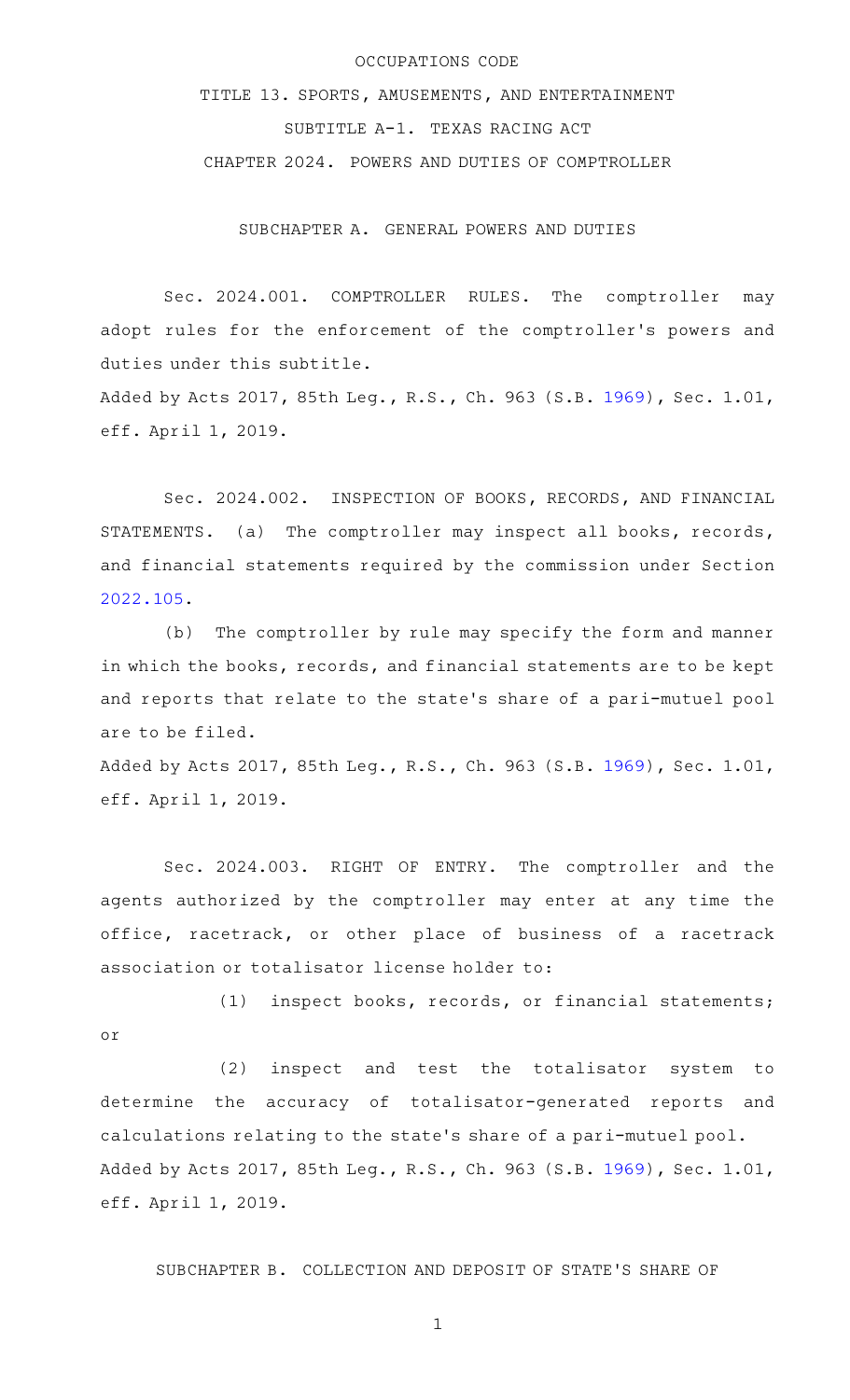Sec. 2024.051. COLLECTION AND DEPOSIT OF STATE'S SHARE. (a) The comptroller by rule may prescribe procedures for the collection and deposit of the state's share of each pari-mutuel pool.

(b) A racetrack association shall deposit the state's share of each pari-mutuel pool at the time and in the manner prescribed by comptroller rule.

Added by Acts 2017, 85th Leg., R.S., Ch. 963 (S.B. [1969](http://www.legis.state.tx.us/tlodocs/85R/billtext/html/SB01969F.HTM)), Sec. 1.01, eff. April 1, 2019.

Sec. 2024.052. SECURITY. (a) The comptroller by rule may require each racetrack association to post security in an amount estimated to be sufficient to cover the amount of state money that the racetrack association will collect and hold between bank deposits to ensure payment of the state 's share of a pari-mutuel pool.

(b) The following are acceptable as security for purposes of this section:

- $(1)$  cash;
- (2) a cashier's check;
- (3) a surety bond;
- $(4)$  an irrevocable bank letter of credit;

(5) a United States Treasury bond that is readily convertible to cash; or

(6) an irrevocable assignment of a federally insured account in a bank, savings and loan institution, or credit union. Added by Acts 2017, 85th Leg., R.S., Ch. 963 (S.B. [1969](http://www.legis.state.tx.us/tlodocs/85R/billtext/html/SB01969F.HTM)), Sec. 1.01, eff. April 1, 2019.

Sec. 2024.053. CERTIFICATION OF NONCOMPLIANCE; ADMINISTRATIVE APPEAL. (a) The comptroller shall certify to the commission the fact that a racetrack association or totalisator company:

(1) does not comply with a rule adopted by the comptroller under this chapter;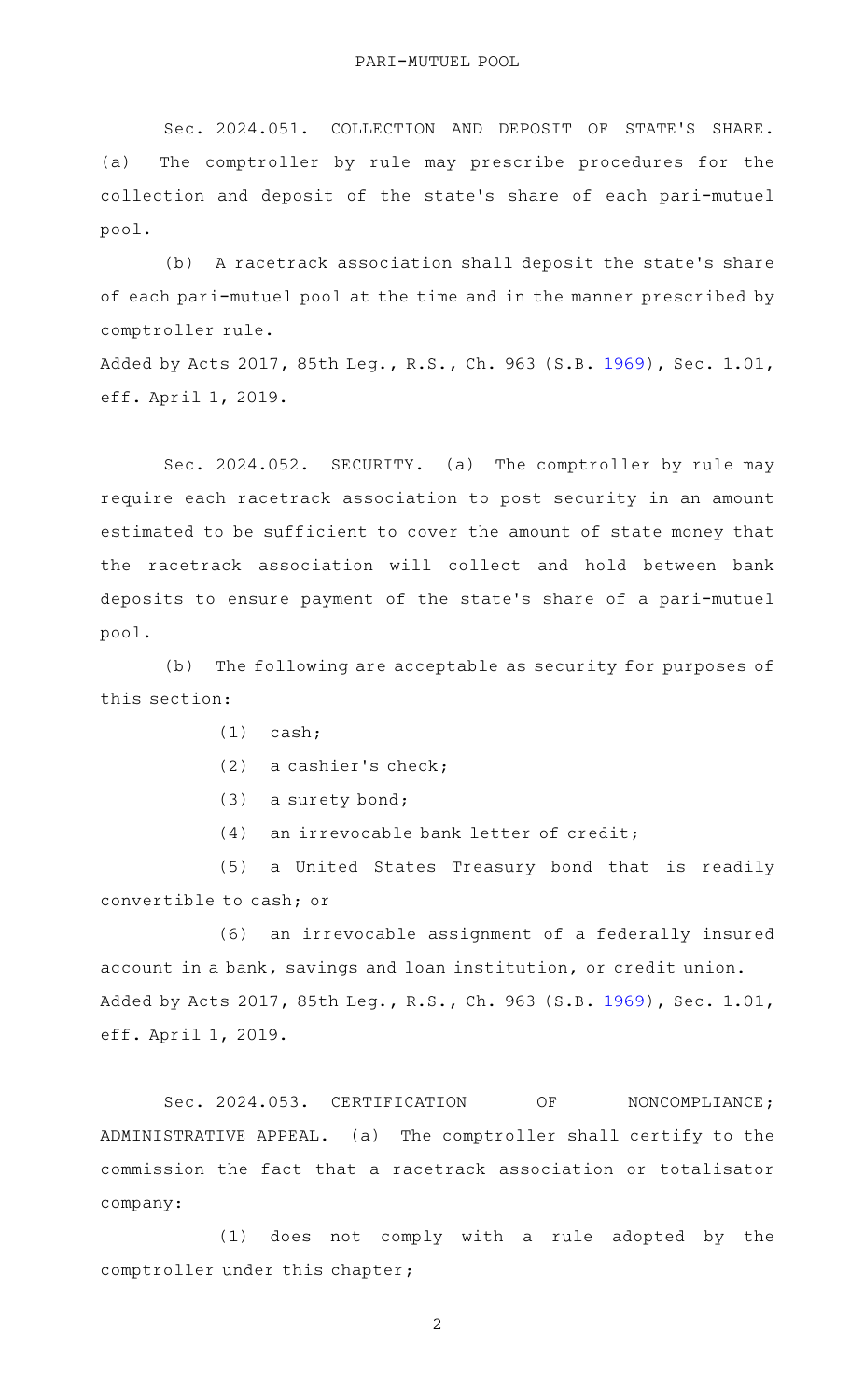(2) refuses to allow access to or inspection of any of the racetrack association 's or totalisator company 's required books, records, or financial statements;

(3) refuses to allow access to or inspection of the totalisator system; or

(4) becomes delinquent for:

 $(A)$  the state's share of a pari-mutuel pool; or

(B) any other tax collected by the comptroller.

(b) With regard to the state's share of a pari-mutuel pool and any penalty related to the state's share, the comptroller, acting independently of the commission, may take any collection or enforcement action authorized under the Tax Code against a delinquent taxpayer.

(c) An administrative appeal related to the state's share of a pari-mutuel pool or late reporting or deposit of the state 's share is to the comptroller and then to the courts, as provided by Title 2, Tax Code.

Added by Acts 2017, 85th Leg., R.S., Ch. 963 (S.B. [1969](http://www.legis.state.tx.us/tlodocs/85R/billtext/html/SB01969F.HTM)), Sec. 1.01, eff. April 1, 2019.

Sec. 2024.054. PENALTIES FOR LATE PAYMENT OR REPORT. (a) A racetrack association is liable for a penalty if the racetrack association does not pay the state 's share of a pari-mutuel pool or file a report related to the payment of that share on or before the time the payment or report is due.

(b) The amount of the penalty under Subsection (a) is the greater of:

(1) five percent of the total amount due; or

 $(2)$   $$1,000.$ 

(c) An additional penalty in an amount equal to one percent of the unpaid amount of the state 's share of the pari-mutuel pool shall be added for each business day that the required report or payment is late, up to a maximum penalty of 12 percent.

(d) A penalty under this section may be waived in a situation in which a penalty would be waived under Section [111.103](http://www.statutes.legis.state.tx.us/GetStatute.aspx?Code=TX&Value=111.103), Tax Code.

Added by Acts 2017, 85th Leg., R.S., Ch. 963 (S.B. [1969](http://www.legis.state.tx.us/tlodocs/85R/billtext/html/SB01969F.HTM)), Sec. 1.01,